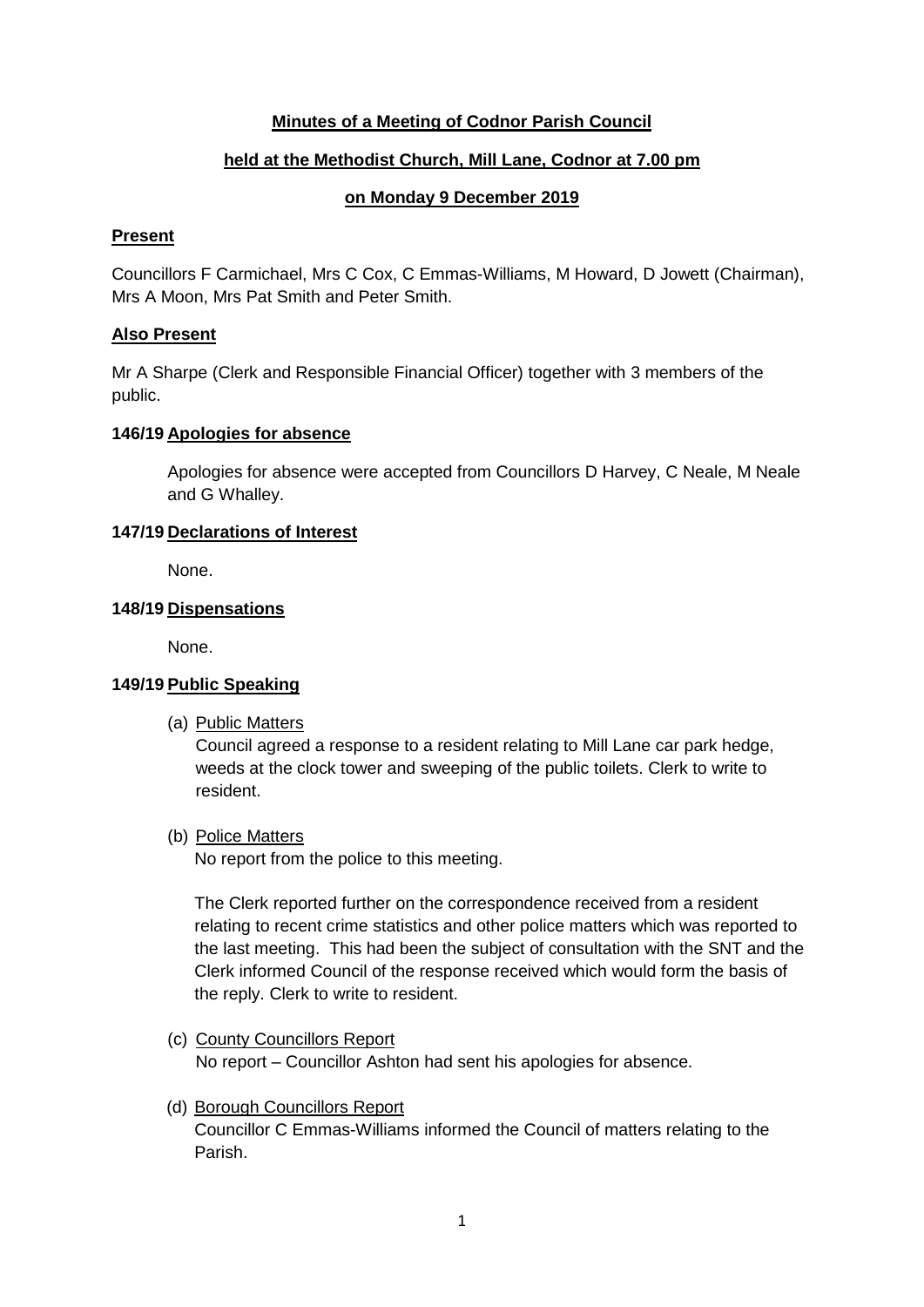**RESOLVED** that the reports and action be noted.

### **150/19 Minutes**

**RESOLVED** that the minutes of the Meeting of the Parish Council held on 4 November 2019 be approved as a true record and signed by the Chairman.

#### **151/19 To determine if any items of business should be taken with the public excluded**

**RESOLVED** that no items be taken with the press and public excluded.

### **152/19 Chairman's Announcements**

The Chairman reported that the Remembrance Day Service had been a success.

### **153/19 Leaders Report**

The Council Leader addressed the meeting on action to progress the 106 agreement for land between Waingroves and Codnor that would be discussed later in the meeting. He also reported that local Council Leaders had undertaken discussions with Blend to work to provide a service for young people after the loss of the popular youth bus service and the reduction in youth workers.

Finally the Leader mentioned that East Midlands Railway were consulting on the current service and proposals to discontinue direct services to London from Langley Mill and Alfreton and Council agreed to object. The exact wording of the objection to be agreed at the next meeting.

**RESOLVED** that the report be noted.

#### **154/19 Environmental Matters**

The Council Leader reported that DALC had indicated that they would be hosting a session on climate change in the new-year. The Clerk had expressed an interest for four or five places.

## **155/19 Parish Council – Items for Decision/Action**

(a) Carol Service

The Clerk reminded Members of the Carols Round the Tree event to be held on the Market Place at 7.30 pm on Tuesday 17 December 2019.

**RESOLVED** that the report be noted.

(b) Bonfire and Fireworks to Music

Council considered the allocation of grants to the organisations that helped with the bonfire event. Council would also receive a report to the next meeting on the organisation of the 2020 event.

**RESOLVED** that the sum of £250 be allocated to the Beauchief Explorer Scouts and £200 to the 3rd Codnor Scouts.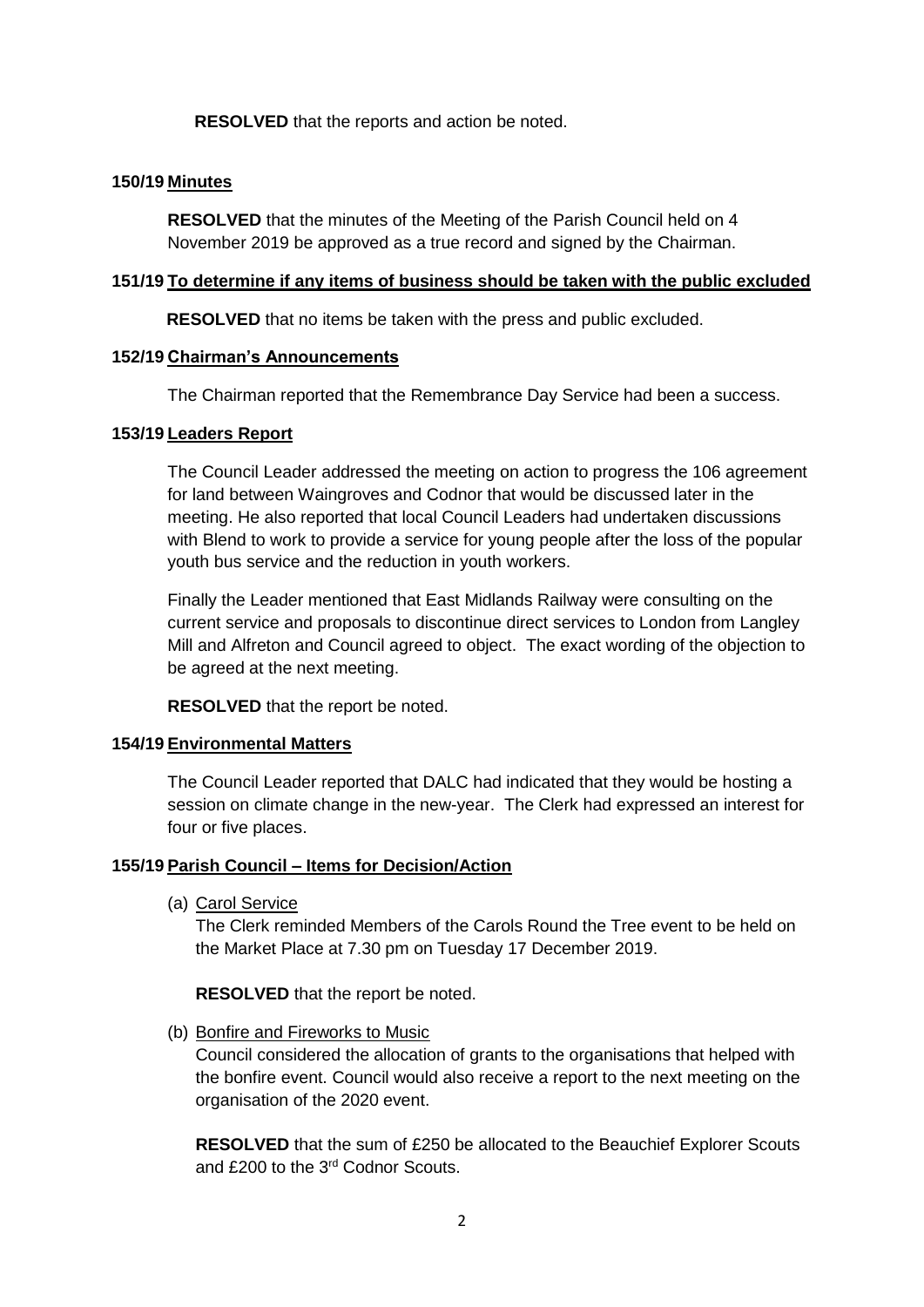# (c) Transfer of public open space and play area

Council were informed of an approach by Peveril Homes for the Council to progress the 106 agreement for public open space land between Waingroves and Codnor in two phases including Codnor Parish Council taking over and opening a new play area on Brierly Road, Waingroves from 10 December 2019.

Peveril Holmes would pay the Parish Councils legal and other fees and also transfer a commuted sum (as now reported) for future maintenance.

**RESOLVED** that the Parish Council agree to the transfer subject to finalising the legal agreement, payment of the commuted sum and the Clerk and Chairman be authorised to sign the deed of transfer.

(d) Grant applications

**RESOLVED** that the consideration of grant applications be deferred to the February 2020 meeting.

(e) Asset Register

**RESOLVED** that the Asset Register as now amended be approved and signed by the Chairman and the Clerk be asked to seek a quote for the insurance for replacement value of the new play equipment.

## **156/19 Derbyshire Association of Local Councils**

Circular 12 and 13/2019 - Noted.

Clerk to report to F and I Sub Committee on GDPR.

## **157/19 Finance**

Council considered a schedule of payments and were updated on finances.

Council also received the minutes of the Financial and Investment Sub Committee meeting held on 14 November 2019 which contained recommendations relating to the precept and allotment leases.

The Clerk had also circulated a detailed report on the initial consideration of the budget and precept for 2020/21.

## **RESOLVED** that the -

(1) Schedule of payments detailed below be approved.

| Cheque  | <b>Payee/Description</b>        | <b>Nett</b> | <b>VAT</b> | <b>Gross</b> |
|---------|---------------------------------|-------------|------------|--------------|
| UT BACS | A Sharpe Salary and<br>expenses | 672.82      | 0.00       | 672.82       |